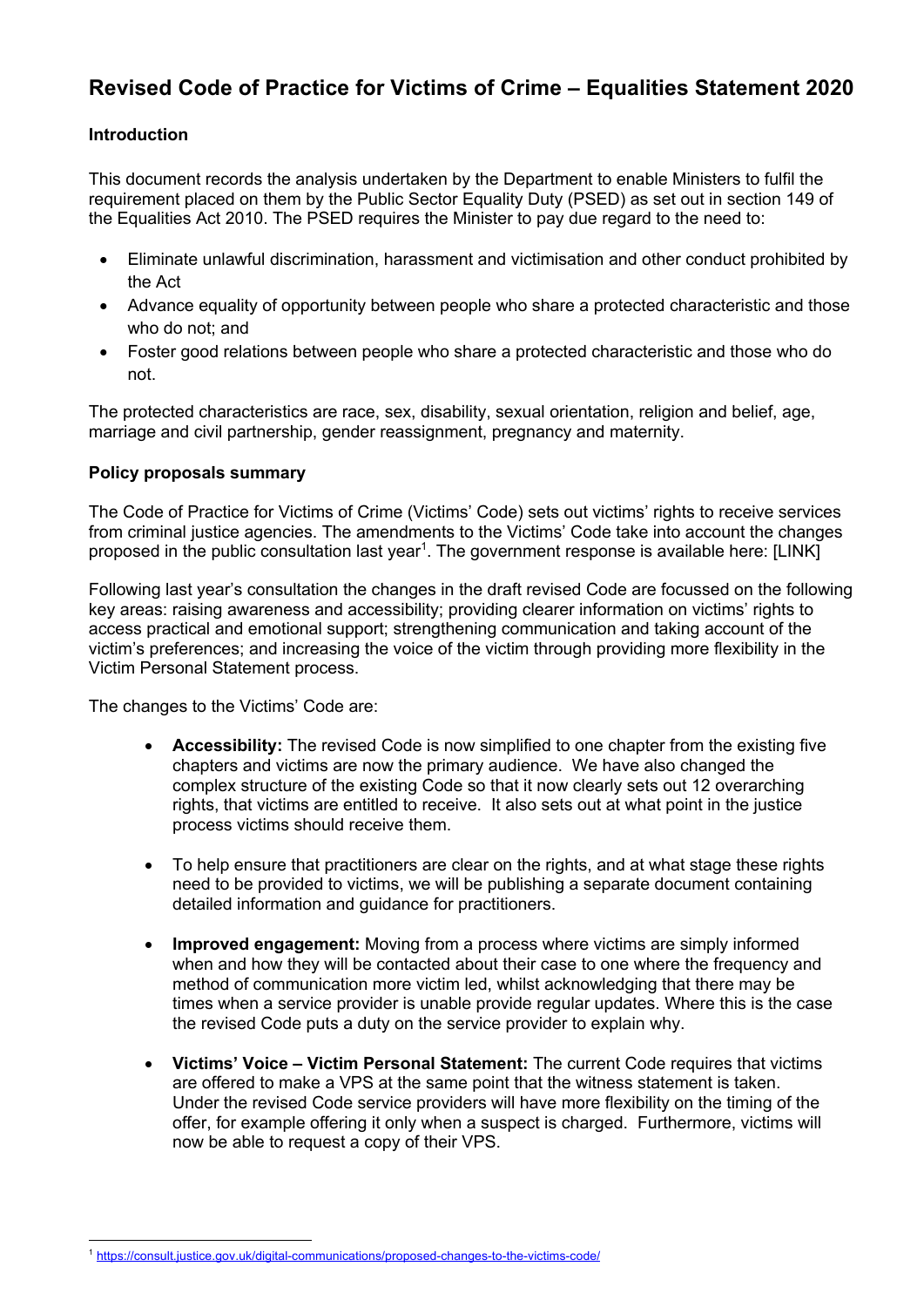- **Support for victims of mentally disordered offenders:** National Probation Service Victim Liaison Officers (VLO) are best placed to support victims of unrestricted patients<sup>2</sup> under the Victim Contact Scheme (VCS). VLOs are already assigned to victims of consistency in the level of information and the way it is provided. restricted patients and therefore extending their role to include support for victims of unrestricted patients will bring greater parity in rights for these victims, ensuring
- **Access to Support Awareness of Support: Draft revised Code includes cleared information about the ability to access support:** 
	- without the need to report incidents to the police;
	- at any time during the investigation and prosecution;
	- if the case is stopped; or
	- at the end of the case.
- • **Specialist Support:** Whilst retaining the existing eligibility categories for access to specialist support, making it clearer that service providers have the discretion to offer enhanced support to victims who fall outside the scope of the existing categories.

## **Evidence and Analysis**

 We looked at the distribution of personal crime victimisation within each socio-demographic (e.g. England and Wales (CSEW) for the year ending March 2019 $3$  (see table below). For example, 25.8% of victims of personal crime were aged 16-24 compared to only 12.8% of the general age) and compared this to proportions in the general population (16+) using the Crime Survey for population being in this age category. When compared to the general population the following groups were found to be over-represented among victims:

- Males
- Disabled
- Single (that is, never married and never registered a same-sex civil partnership)
- 16-24 year old and 25-34 year old age groups
- Black/African/Caribbean/Black British
- Mixed/multiple ethnicity
- No religion
- Gay/lesbian and Bisexual

 Based on the data above and in applying the changes equally to all adult victims, we believe that more individuals in the above groups may be affected by the revised Victims' Code due to their over-representation as victims (of personal crime) and that the proposed changes will be likely to have a positive effect on them. We have also taken into account that child victims receive a slightly different service under the Code from adults but believe they will also benefit for the changes that we are making to the Code.

 In the consultation document we have asked respondents for their views and evidence of other PSED considerations. equality impacts to ensure that the proposed changes in the draft revised Code comply with the

## **PSED aims**

 We have considered whether the proposed changes to the Code hinder or promote the need to eliminate unlawful discrimination, advance equality, and foster good relations.

## **Eliminate unlawful discrimination, harassment, victimisation and any other conduct prohibited by the Equalities Act 2010**

## Direct discrimination

 $2$  Patients who are subject to a hospital order but who have not had restriction order or direction imposed by the Crown Court or the Secretary of State under the Mental Health Act 1983 (MHA).

<sup>&</sup>lt;sup>3</sup>https://www.ons.gov.uk/peoplepopulationandcommunity/crimeandjustice/adhocs/10794characteristicsofadultswhowerevictimsofperson alcrimeexcludingfraudandcomputermisuseyearendingmarch2019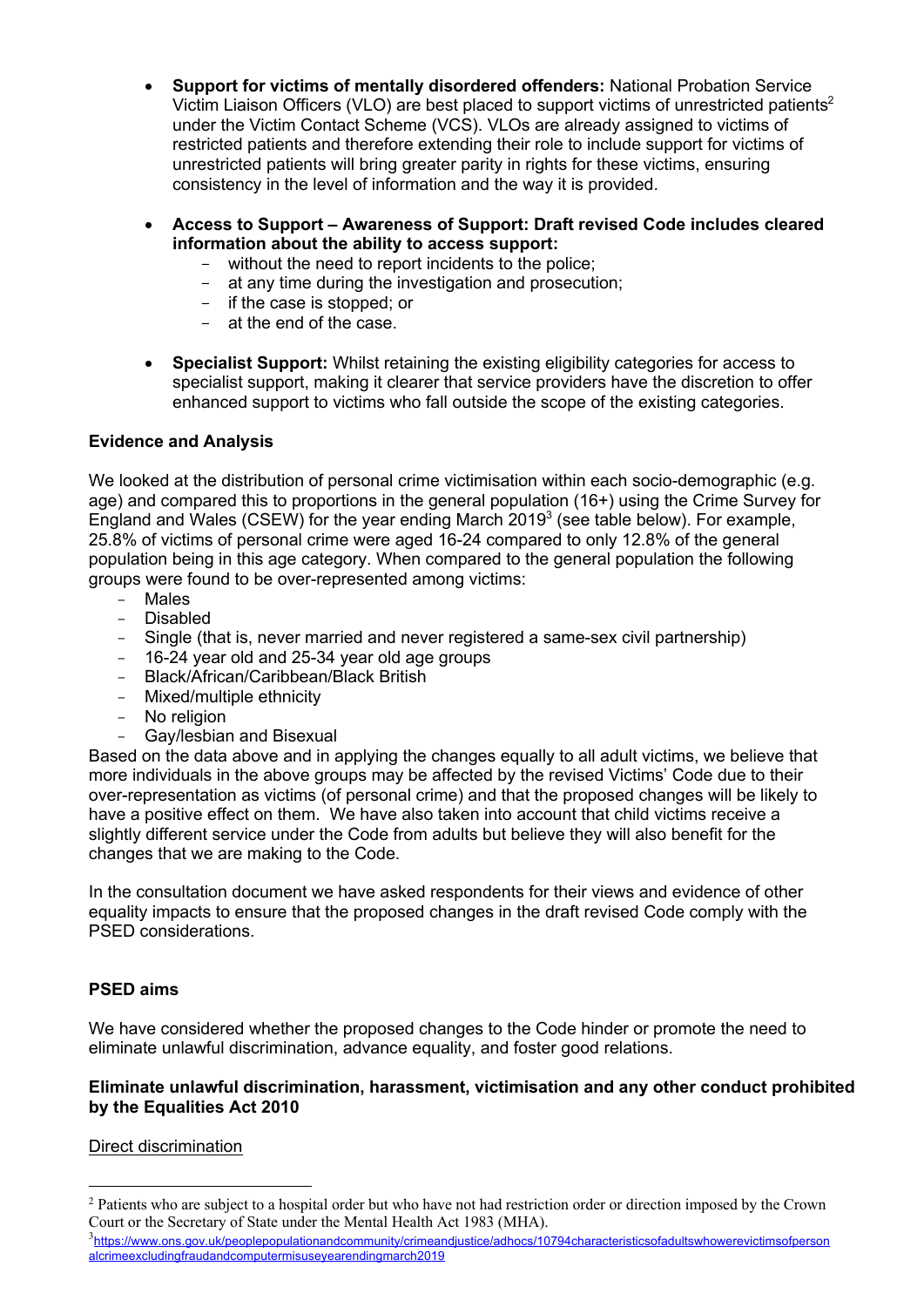We consider that the changes to the Victims' Code are not directly discriminatory within the meaning of the Equality Act as they will benefit all victims, regardless of whether they are adult victims, child victims, or belong to one of the enhanced categories.

 We do not consider that they result in people being treated less favourably because of a protected characteristic.

### Indirect discrimination

 Based on the data above and in applying the changes equally to all victims, we believe that more individuals in the above groups may be affected by the revised Victims' Code due to their over- positive effect on them. representation as victims (of personal crime) and that the proposed changes will be likely to have a

#### Discrimination arising from disability and duty to make reasonable adjustments

 and will not result in any discrimination. We recognise that it remains important that we continue to make reasonable adjustments for victims with disabilities to ensure appropriate support is given. Victims will continue to have the right under the Victims' Code to be treated by service providers in a In so far as the amendments extend to victims with disabilities, we believe that the policy is positive respectful, sensitive and professional manner without discrimination of any kind.

#### Harassment and victimisation

We do not consider there to be a risk of harassment or victimisation as a result of these proposals.

## **Advancing equality of opportunity**

 Consideration has been given to how these proposals impact on the duty to have due regard to the need to advance equality of opportunity by meeting the needs of victims who share a protected characteristic, where those needs are different from the need of those who do not share that particular characteristic. The proposals are not considered likely to have an impact on equality of opportunity. As explained above, we believe that the amendments are largely positive for victims, whether they share a protected characteristic or not.

## **Fostering good relations**

 Consideration has been given to this objective. The changes, particularly those aimed at raising victims' and criminal justice practitioners' awareness of victims' rights under the Code, could tackle prejudice and help promote understanding between people from different groups. If effective the changes will make it more likely that victims with protected characteristics receive their rights under the Code which may result in increasing their confidence in the criminal justice system. Some 2017/18 a lower percentage of Black Caribbean people said they had confidence in their local police compared with White British people. 4 ethnic groups have consistently lower confidence in the police. For example, from 2013/14 to

## **Decision Making**

 In conclusion the assessments above indicate that the proposed changes to the Code do nothing to hinder the PSED duties and in some cases may help to progress them. Therefore, the decision is to proceed with the proposals.

 police/latest 4 <https://www.ethnicity-facts-figures.service.gov.uk/crime-justice-and-the-law/policing/confidence-in-the-local>-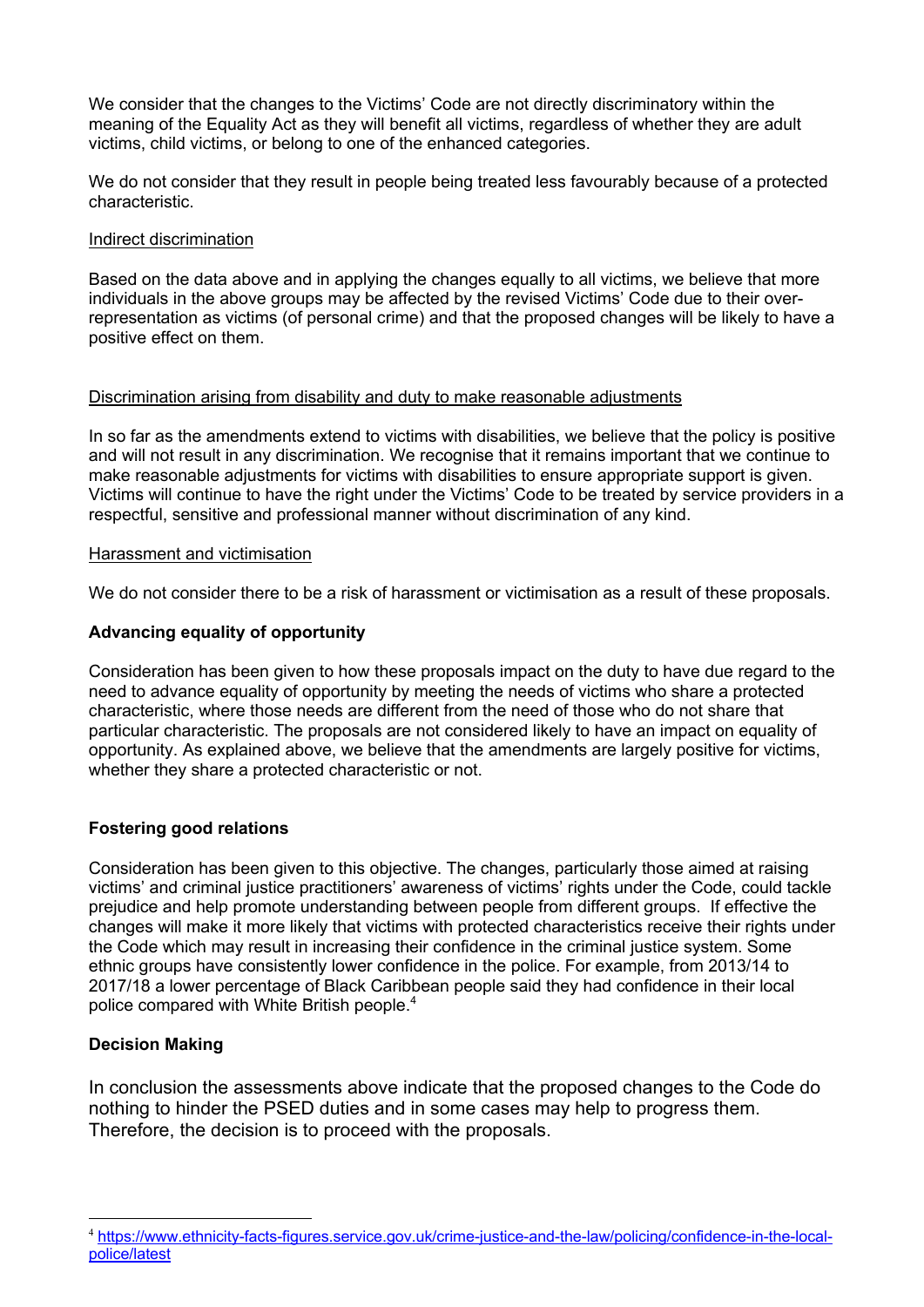### **Monitoring and Evaluating**

 Last year we introduced the first iteration of a framework for monitoring compliance with the Victims' Code was issued to Offices for Police and Crime Commissioners and Local Criminal Justice Partnerships. Any further iterations will take into account changes to the Victims' Code and any enforcement measures included in the future Victims' Law.

#### **Characteristics of adults who were victims of CSEW personal crime (excluding fraud and computer misuse) and all adults, year ending March 2019 CSEW**

|                                                                  | Adults aged 16 and                                            |                        |  |
|------------------------------------------------------------------|---------------------------------------------------------------|------------------------|--|
| <b>England and Wales</b><br>Personal characteristic <sup>1</sup> | Victims of personal<br>crime (excluding<br>fraud and computer | over<br>All adults $3$ |  |
|                                                                  | misuse $)^2$                                                  |                        |  |
|                                                                  | Percentage                                                    |                        |  |
| <b>Sex</b>                                                       |                                                               |                        |  |
| Male                                                             | 53.8                                                          | 49.0                   |  |
| Female                                                           | 46.2                                                          | 51.0                   |  |
| Age                                                              |                                                               |                        |  |
| 16-24                                                            | 25.8                                                          | 12.8                   |  |
| 25-34                                                            | 22.6                                                          | 17.1                   |  |
| 35-44                                                            | 14.7                                                          | 15.8                   |  |
| 45-54                                                            | 15.8                                                          | 17.2                   |  |
| 55-64                                                            | 11.5                                                          | 14.8                   |  |
| 65-74                                                            | 6.0                                                           | 12.5                   |  |
| $75+$                                                            | 3.5                                                           | 9.9                    |  |
| <b>Ethnic group</b>                                              |                                                               |                        |  |
| White                                                            | 87.3                                                          | 86.3                   |  |
| Mixed/Multiple                                                   | 2.0                                                           | 1.4                    |  |
| Asian/Asian British                                              | 5.3                                                           | 8.2                    |  |
| Black/African/Caribbean/Black British                            | 4.4                                                           | 3.0                    |  |
| Other ethnic group                                               | 1.1                                                           | 1.1                    |  |
| <b>Marital status</b>                                            |                                                               |                        |  |
| Married/civil partnered                                          | 32.6                                                          | 49.7                   |  |
| Cohabiting                                                       | 14.8                                                          | 12.8                   |  |
| Single                                                           | 41.5                                                          | 24.7                   |  |
| Separated                                                        | 2.8                                                           | 1.8                    |  |
| Divorced/legally dissolved partnership                           | 5.4                                                           | 5.2                    |  |
| Widowed                                                          | 2.9                                                           | 5.8                    |  |
| Disability <sup>4</sup>                                          |                                                               |                        |  |
| Disabled                                                         | 22.9                                                          | 16.9                   |  |
| Not disabled                                                     | 77.1                                                          | 83.1                   |  |
| Religion                                                         |                                                               |                        |  |
| No religion                                                      | 47.5                                                          | 38.1                   |  |
| Christian                                                        | 45.1                                                          | 52.7                   |  |
| <b>Buddhist</b>                                                  | 0.9                                                           | 0.5                    |  |
| Hindu                                                            | 0.9                                                           | 1.6                    |  |
| Jewish                                                           | 0.5                                                           | 0.5                    |  |
| Muslim                                                           | 4.0                                                           | 5.3                    |  |